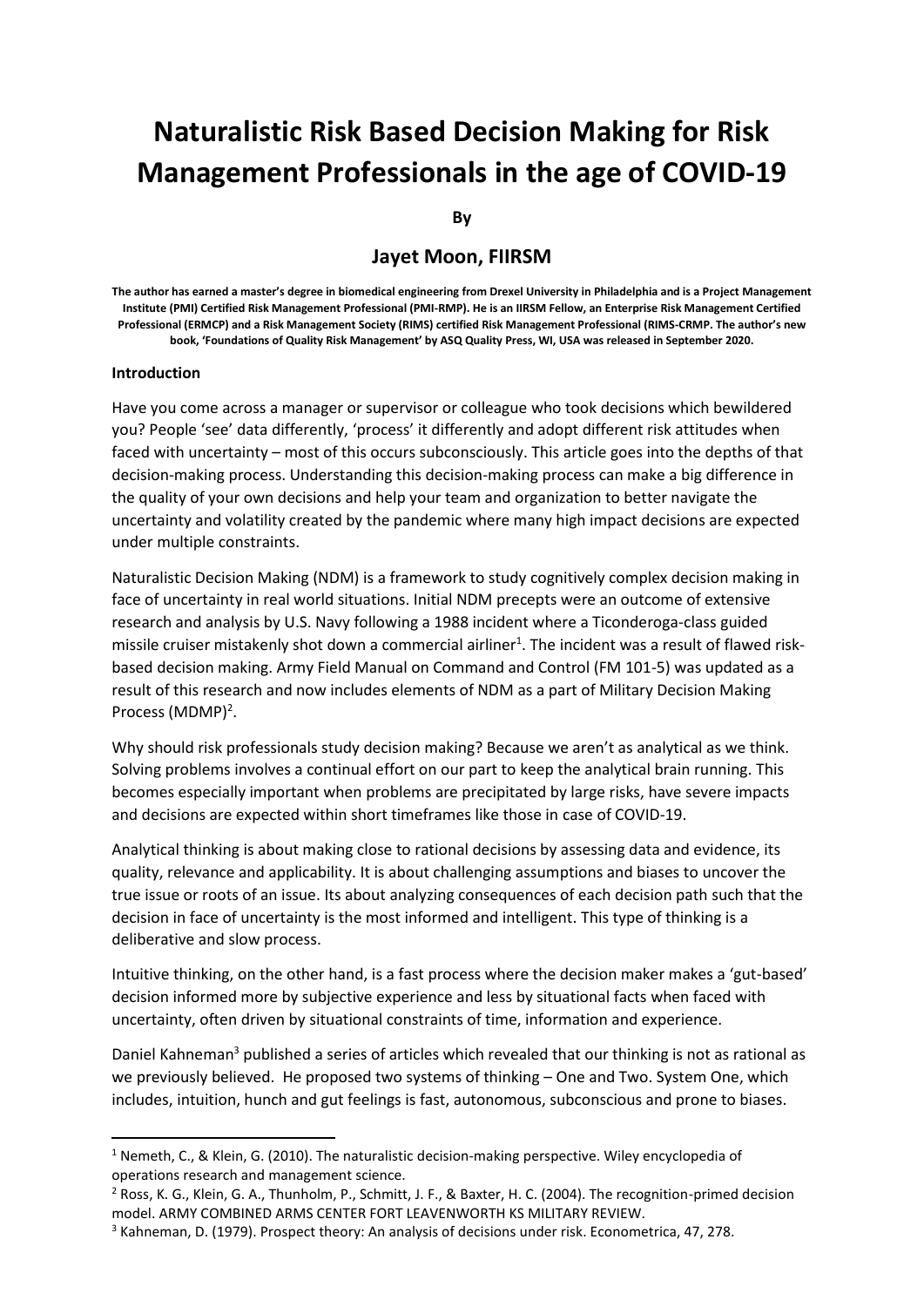System Two is slow, conscious, effortful and more reliable. Its more deliberate and more logical (rational). No system is right or wrong and both systems have their place.

In System Two thinking, you take time to critically evaluate the risk of the decision in terms of the probability of occurrence of various scenarios and the consequence of these scenarios. It forms the basis of risk intelligent decision making.

As risk management professionals, in general, we are expected to have analytical system two thought processes. But how often do we find ourselves firefighting? Or being the organizational emergency responders? Or high stakes problem investigators and solvers?

If you have found yourself in organizational situations marked by limited time, uncertainty, high stakes, team and organizational constraints, and unstable conditions, then you have and can potentially slip in intuitive System 1 thought process. This can possibly lead to a biased and misinformed decisions as a result of mis-understood situational context.

## **Bias and Heuristics**

Bias can potentially be the biggest enemy of risk-based decision making. Bias is defined as a prejudice in favor of or against one thing, person, or group compared with another, usually in a way considered to be unfair. In engineering, bias is defined as a systematic error.

Cognitive bias leads to a deviation from the logical and objective processing of incoming information in face of uncertainty towards a less than rational judgement. It is a subconscious systematic error in decision making which occurs due to subjective processing of information. Bias leads us to under or overestimate risks, omit information and misunderstand data. An anathema for the quality professional.

Heuristics and biases are closely related. Heuristics are subconscious mental connections which allow quick judgement. Paul Slovic, in his 1982 book, Heuristics and Biases, goes on to say that a fully rational decision cannot be made due to time and cognitive limitations, instead the human mind, more than often, makes a satisfactory decision rather than an optimal one – this is known as satisficing. This process of making a less than optimal decision by falling a victim to System One thinking processes is based on biases and heuristics.

A naturalistic decision making based on RPD is shown in Fig 1.

As can be seen in the model, available facts are cognitively processed to form risk perception based on situational uncertainty. Based on this subjective perception, a risk attitude is adopted which informs the decision. This process in very fast and catalyzed by biases, heuristics, emotions and assumptions.

This model in Fig. 1 may provide an explanation for Kahneman's System One fast thinking but does not fully apply to slow System Two thinking. Both types of responses are used in coping with uncertainty depending on constraints of the situation and attitude of the decision maker.

The challenge for risk professionals who are decision makers is to think critically to avoid biased



*Figure 1: A Naturalistic Decision Making Process based on RPD*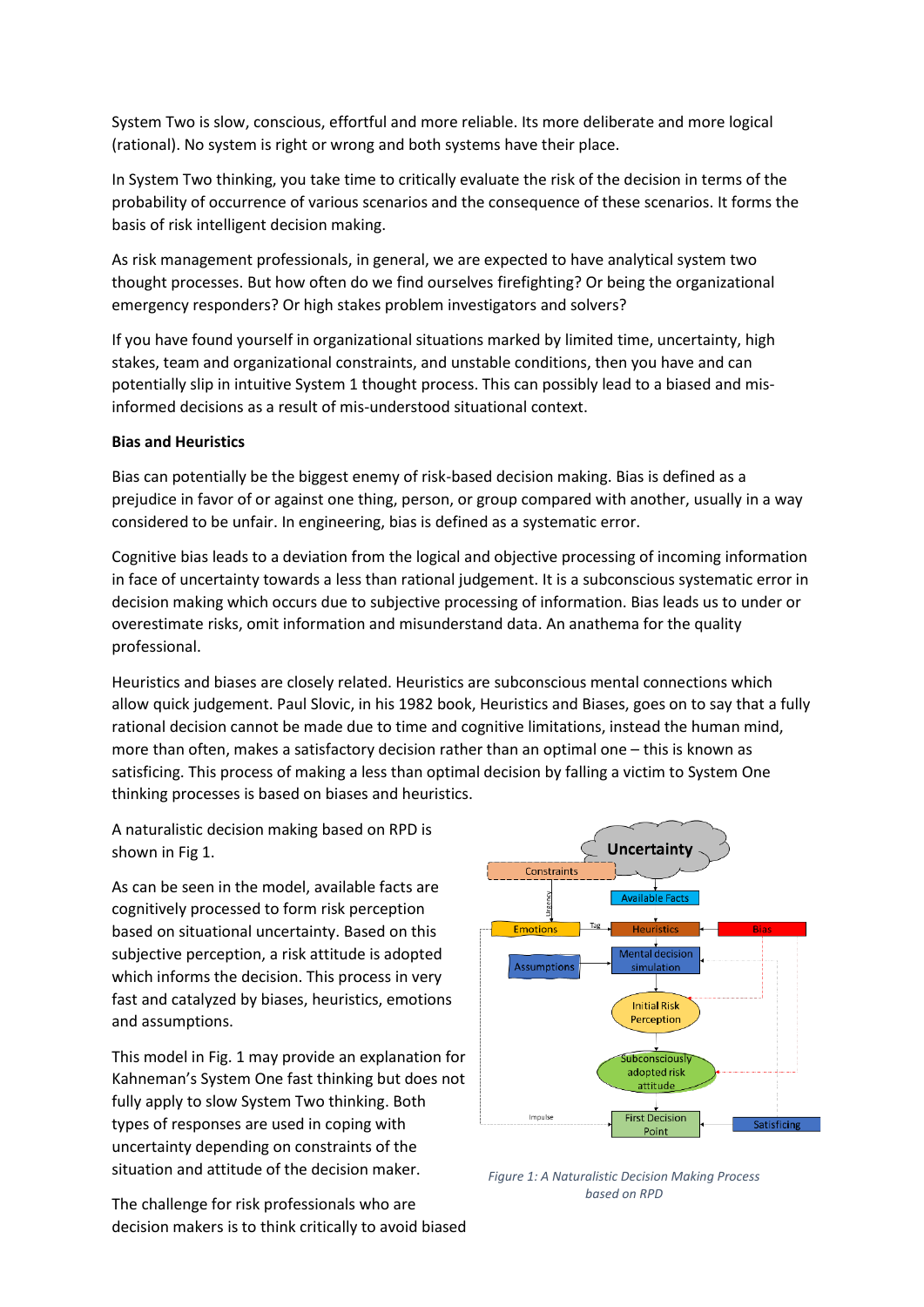intuitive thinking and engender analytical thinking. The key to this is mental self-awareness and adding a delay between stimulus and response to allow System 2 thinking.

This gains special importance when quality professionals are involved in risk management.

All phases of risk management require complex critical thinking and are prone to cognitive fallacies discussed earlier. After risk assessment phase is completed, time comes for making the decision on appropriate risk responses. System One thinking, which is prone to mismatch between reality and its perception, will lead to mistakes early in the risk identification process which may get magnified as the risk management process proceeds and lead to incorrect risk responses.

*Risk identification errors span organizational hierarchies. Overconfidence is a bias which leads us to overlook risks, or underestimate them. This boils down to incorrect decision of the risk response leading to grave consequences. Another example is gender bias which is often not detected when assessing product design risks.*

*Female drivers were 47% more likely to be injured in a serious car crash because until 2011, vehicular crash protocol used dummies modeled on average male. This lead to safety features being structured according to the 50th percentile male height, weight and stature including seat belts.*

Risk based Decision making involves Situational Risk Management which requires situational awareness and self-awareness.

The conditions in the modern workplace are often not conducive to true analytical thinking and when combined with situational constraints and urgencies within those constraints, analytical thinking can take a back seat.

## **Emotional Intelligence**

Western philosophy on decision making can be traced back to Plato who championed the use of reason and logic. According to Plato, emotions and passions had a deleterious effect on reason. For many hundreds of years this so-called rational model of decision making, based on purely objective generation and choice of alternative decision paths was considered gold-standard in the West. This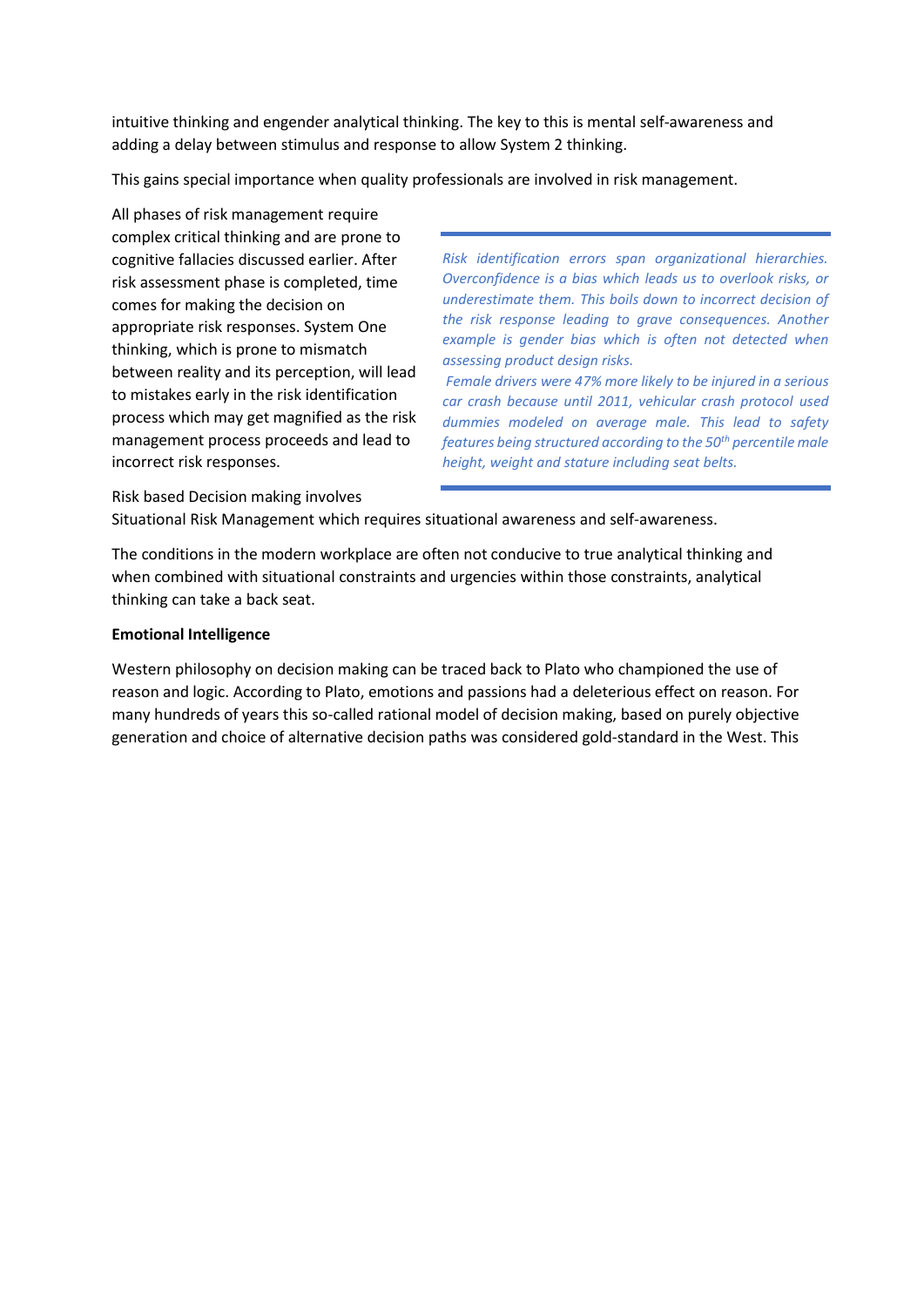illusion was shattered when Tversky and Kahneman<sup>4</sup> experimentally proved that humans were far from objective. If anything, we were continually taking biased decision under the illusion of rationality. Emotional responses to uncertain situations are a gift of evolution; suppression of show of emotions does not mean absence of it. In fact, emotions can play a large role in biased decision making. Emotional Intelligence potentially provides us with the key to leverage an regulate emotions while unlocking the analytical parts of our brains.

We are all familiar with emotions – they are feelings or sentiments which derive from moods, circumstances and relationships. Emotion is not intuition and more importantly emotional is not irrational.

Daniel Goleman<sup>5</sup> , who has authored many works on **emotional intelligence**, defines it as the *capacity for recognizing our own feeling and those of others, for motivating ourselves, and for managing emotions well in both ourselves and others*. Emotional Intelligence, as opposed to inflexible rationalism can be a tool for **leveraging and regulating** the autosomatic emotional upheaval in face of a challenge for effective decision-making.

All major aspects of the decision-making process can be positively influenced by emotional intelligence. Subconscious bias in form of emotional tags and heuristic patterns automatically contributes to risk perception and is a major part of immediate perception of uncertainty. Here, instead of giving in to 'instinct' or 'hunches', an emotionally enlightened decision maker would practice certain level of selfawareness, self-management and social awareness behavior. See inset. <sup>6</sup>



PILLARS OF EMOTIONAL INTELLIGENCE<sup>1</sup>

#### **Self-Awareness**

Being mindful of one's emotions - impulsive and non-impulsive. Consciously studying the negative and positive thoughts and their drivers. Understanding the impact of emotions on one's behaviour and decision making thereby knowing ones limitations and strengths.

#### **Self-Management**

**Emotional Self-Control:** Keeping disruptive emotions and impulses in check.

Adaptability: Flexibility in handling change. Initiative: Readiness to act on opportunities.

Optimism: Persistence in pursuing goals despite obstacles and setbacks.

#### **Social Awareness**

Empathy: Sensing others' feelings and perspectives and taking an active interest in their concerns.

**Organizational Awareness:** Reading a group's emotional currents and power relationships.

**Service Orientation:** Anticipating, recognizing, and meeting customers' needs.

<sup>4</sup> Kahneman, D., Slovic, S. P., Slovic, P., & Tversky, A. (Eds.). (1982). Judgment under uncertainty: Heuristics and biases. Cambridge university press.

<sup>5</sup> Goleman, D. (2006). Emotional intelligence. Bantam.

<sup>6</sup> Harvard Review Press. (2015). HBR's 10 must reads 2015: The definitive management ideas of the year from Harvard Business Review. Harvard Business Review Press and Goleman, D. (2004). Emotional intelligence and working with emotional intelligence. Bloomsburg Publishing. There are multiple other foundational factors to emotional intelligence than the three listed here. These are most relevant to this article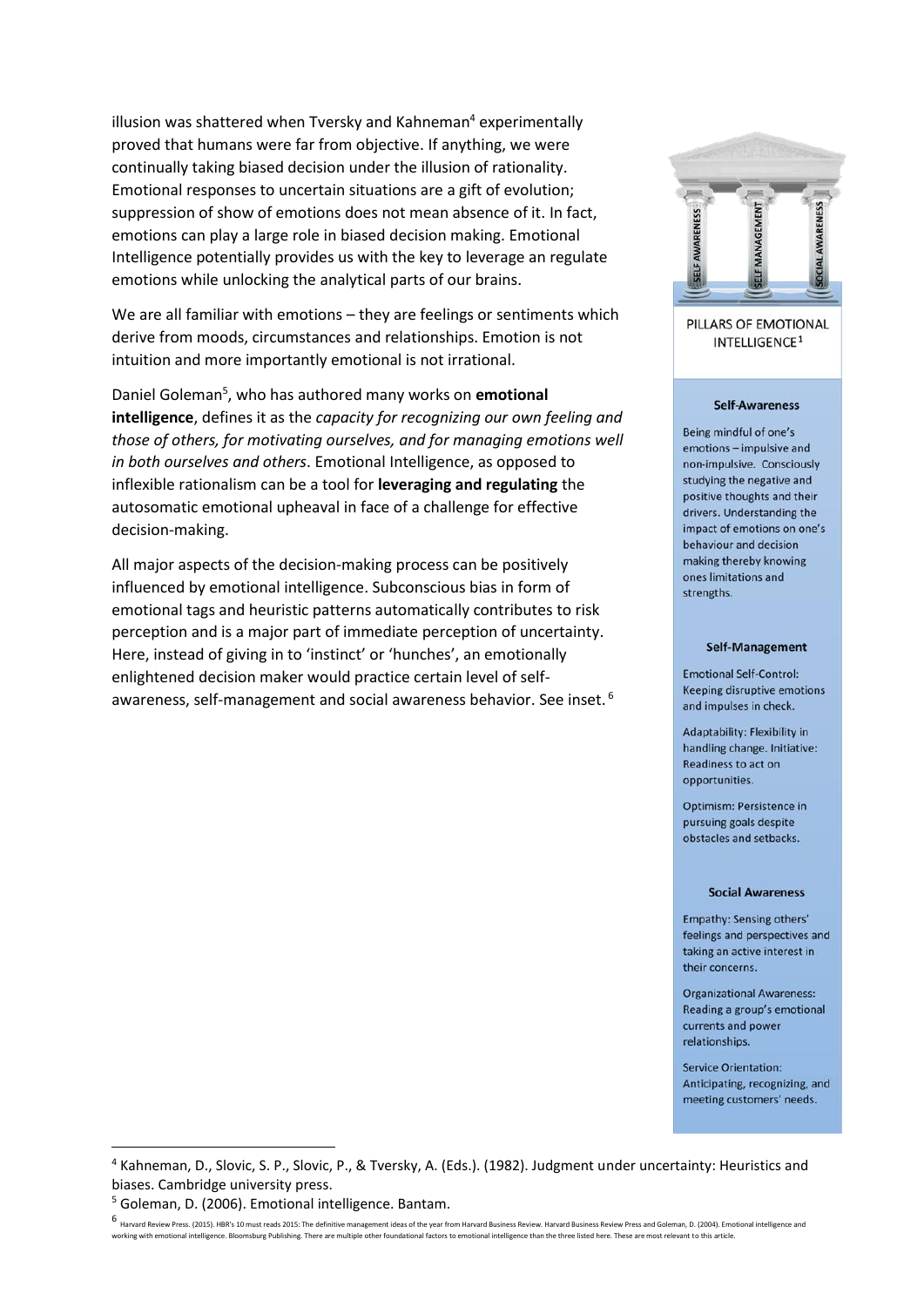

*Figure 2: An analytical risk-based decision making process*

The aim of risk based thinking is risk intelligent decision making i.e. close to objective decision making based on thorough understanding of context, situation, uncertainty and risks within uncertainty.

The model in Figure 2 which integrates risk and emotional intelligence provides a structure to analyse judgements. After the first pass intuitive process as shown in Fig 1. is finished, the quality professional can take a pause (read analytical pause) and take the following steps to ensure a risk intelligent decision:

1. Take a step back and be aware of any negative and positive emotions generated in one's mind as a result of a new uncertain situation.

2. Regulate impulsive behavior engendered by strong emotions using self-regulation. Identify and challenge any implicit or explicit biases.

3. Social awareness along with self-awareness and selfregulation will help form a situational awareness of the context in which the decision is expected.

4. After the personal part of situational awareness is addressed in 1-3, analyze the situation again and check if more information needs to be solicited to gain a greater understanding of the uncertainty around the decision.

5. Identify threats and opportunities related to the

decision. This is the risk identification phase.

6. Analyze various decision paths and classify them per risk attitudes. Risk attitude is the *approach to assess, and eventually pursue, retain, take, or turn away from risk.* Various risk attitudes are summarized below in Fig. 3.



- 7. Revise your risk perception based on analysis of your and organizations risk attitudes. The less subjective and more informed the risk attitude is, the greater the chance of a risk intelligent decision.
- 8. Here, sufficient information is present to analytically consider a risk intelligent decision. Risk responses may involve decisions as shown in Fig. 2. It is important to note that decisions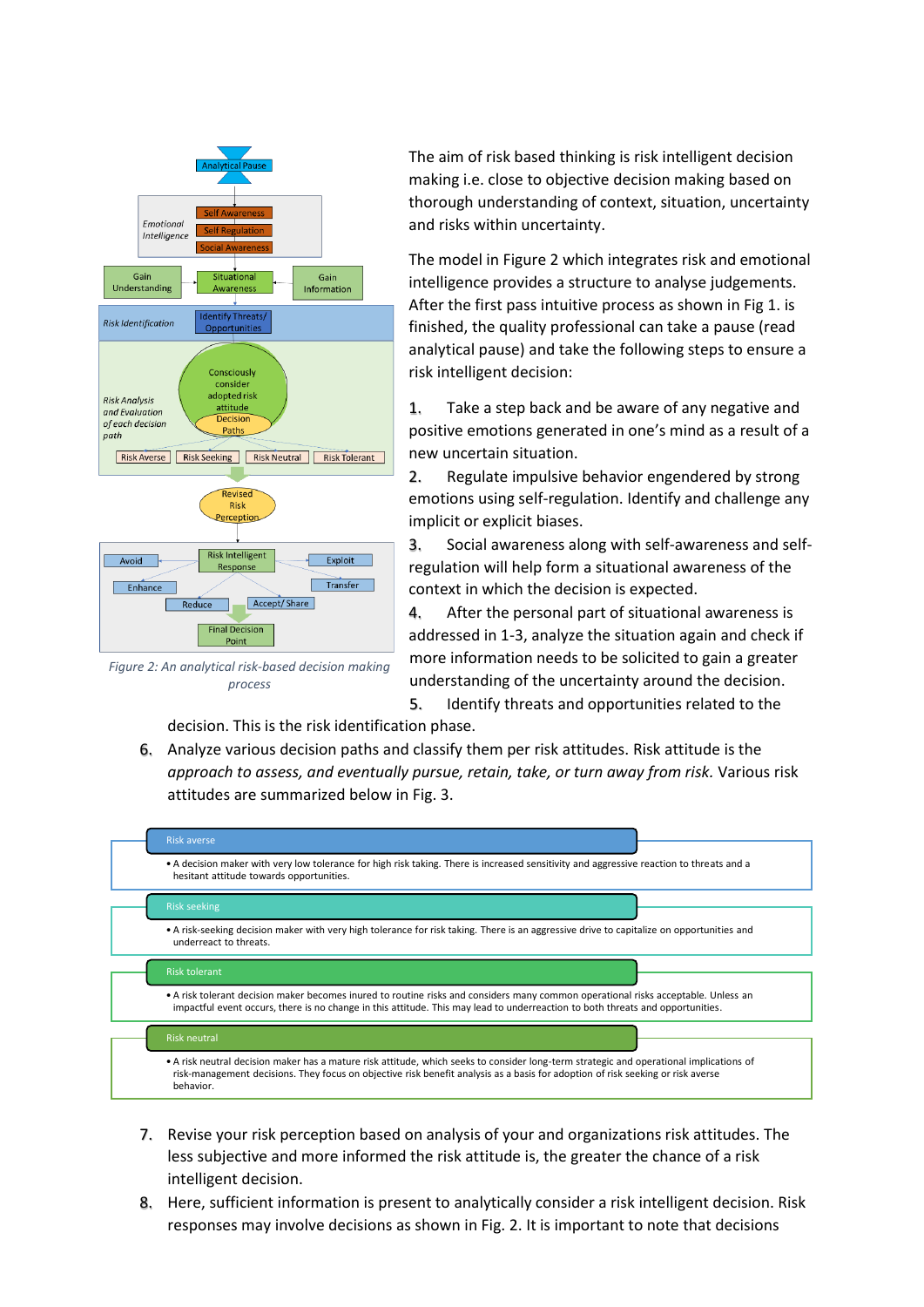here cover a spectrum from capitalizing (enhance) on an opportunity (risk seeking/ neutral behaviour) to a decision which leads to complete risk avoidance (risk averse behaviour)

W.E Deming, in his work The New Economics<sup>7</sup>, highlights the importance of understanding the interaction between the people and the environment they work in. A decision maker must aim to understand this system and the uncertainties within which it operates. One of the most critical and unpredictable yet the fundamental units of organizational systems are its people and their cognitive strengths and weaknesses. Deming's ideas influenced Taiichi Ohno who championed analytical problem solving as part of Toyota Production System. Deming's profound knowledge, for Ohno and Toyota, became the foundation of sound analytical (and where needed, innovative) decision making.

Deming's theory of knowledge stresses on the need for managers to learn psychology of people, psychology of groups, psychology of society and psychology of change. In this vein, this article attempts to provide actionable guidance and a model to assess the intuitive and analytical aspects decision making in real world naturalistic scenarios.

In face of non-standard risks such as COVID-19, where various arms of the organization are exposed to multiple hazards, decision makers have been called upon to take fast risk responses. In this age of omnipresent media, information is continuously being fed into the human brain which shapes System One thought. Decision makers should be very careful in face of an all-encompassing risk like COVID-19 which affects both personal and professional lives where a risk response may be more prone to subjective biases and emotional undercurrents. A risk intelligent decision is the one which is driven by an appropriate risk attitude informed by realistic risk perception which in turn is formulated by emotionally intelligent thought that minimizes bias to most objectively match risk of reality to its mental perception. This will result in a risk response which leads to the minimization of loss and maximization of opportunity.

Fig. 4 Example of a risk-based decision:

 $7$  Deming, W. E. (2018). The new economics for industry, government, education. MIT press.